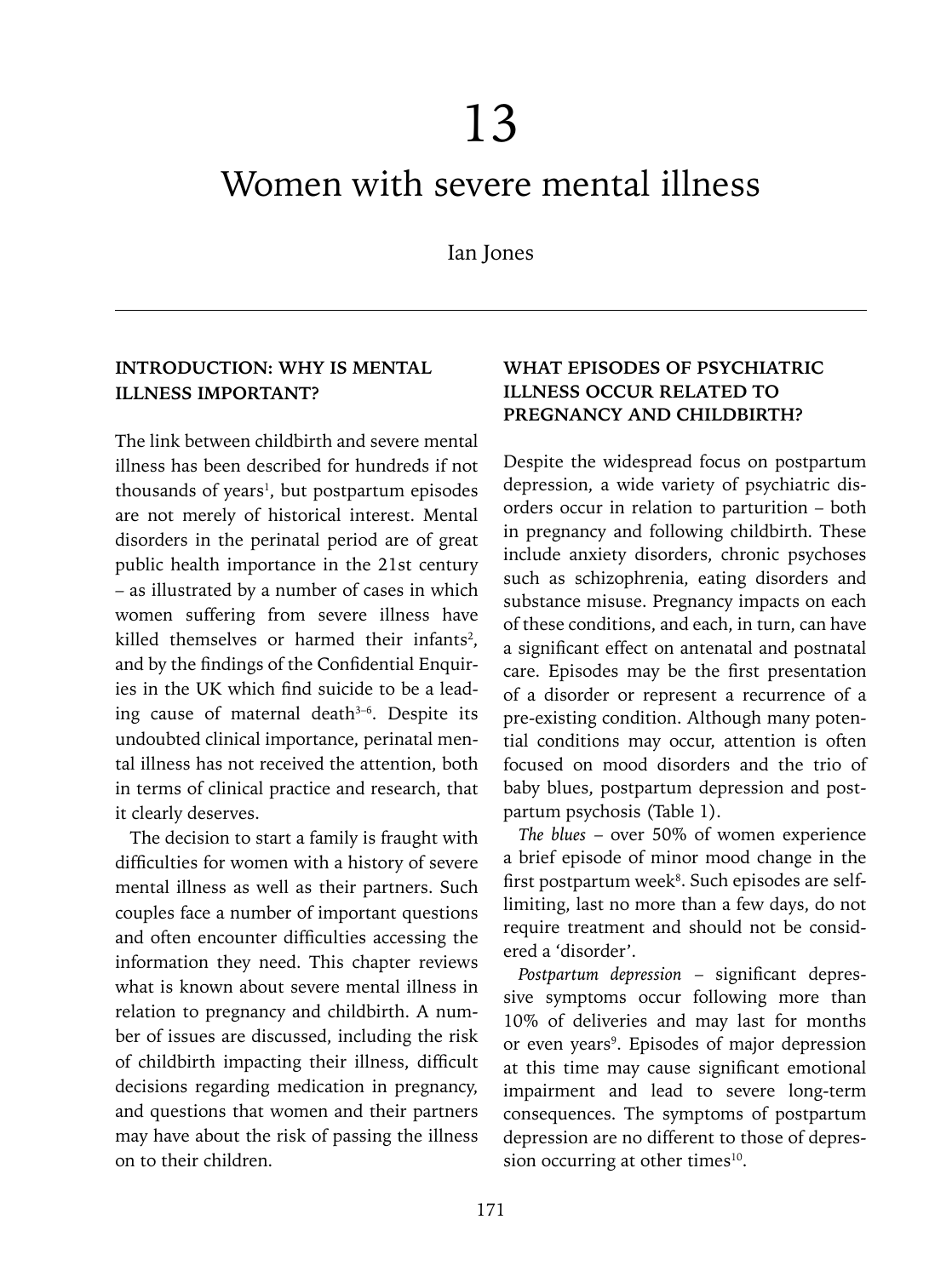#### PRECONCEPTIONAL MEDICINE

|                                 | 'Baby blues'                                                    | Postnatal depression                                                                                                                                                                                                                                                                                                                    | Postpartum psychosis                                                                                                                                                                     |
|---------------------------------|-----------------------------------------------------------------|-----------------------------------------------------------------------------------------------------------------------------------------------------------------------------------------------------------------------------------------------------------------------------------------------------------------------------------------|------------------------------------------------------------------------------------------------------------------------------------------------------------------------------------------|
| Incidence per<br>delivery       | $~1.50\%$                                                       | $~15\%$                                                                                                                                                                                                                                                                                                                                 | $-0.1\%$                                                                                                                                                                                 |
| Typical onset<br>after delivery | Around days 2-5 Within 6 months                                 |                                                                                                                                                                                                                                                                                                                                         | First 2 weeks                                                                                                                                                                            |
| Duration                        | Few days                                                        | Weeks to months                                                                                                                                                                                                                                                                                                                         | Weeks to months                                                                                                                                                                          |
| Symptoms                        | Depressed mood,<br>irritability,<br>lability of<br>mood, crying | Depressed mood, lack of<br>pleasure, poor sleep, poor<br>appetite, suicidal thoughts,<br>self blame, guilt                                                                                                                                                                                                                              | Elated, irritable or depressed<br>mood, lability of mood,<br>confusion/perplexity, psychotic<br>symptoms including delusions<br>and hallucinations, rapidly<br>changing clinical picture |
| Treatment                       | Requires no<br>intervention                                     | Self help strategies (e.g.<br>exercise, computerized<br>cognitive behavioral therapy<br>(CBT) and guided self-help),<br>non-directive counseling,<br>psychological therapies<br>(e.g. CBT or interpersonal<br>psychotherapy), antidepressant<br>medication. Most often may<br>be treated at home but severe<br>cases may need admission | Antipsychotic medication,<br>antidepressant medication,<br>mood stabilizers (e.g. lithium),<br>support and counseling.<br>Often requires admission                                       |

Adapted from reference 7

*Postpartum psychosis* – the most severe forms of postpartum mood disorder have traditionally been labeled as postpartum (or puerperal) psychoses<sup>11</sup>. Although the boundaries of this condition are difficult to define, the core concept is the acute onset of a manic or affective psychosis in the immediate postpartum period; the incidence is approximately 1 in 1000 deliveries. Symptoms are those of severe affective psychosis accompanied by delusions and hallucinations. Mixed episodes, in which manic and depressive symptoms occur simultaneously, are common, and the clinical picture often shows a constantly changing, 'kaleidoscopic', picture. The term 'postpartum psychosis' is usually used to refer to the new onset, although not necessarily the first episode, of a severe affective psychosis in the immediate puerperium. Accordingly, the continuation of a chronic psychosis such as schizophrenia would not be appropriately labeled as a postpartum psychosis.

The classification of episodes of psychiatric disorder in relationship to childbirth is an area that leads to much confusion, both clinically and in research. The classification systems of the Diagnostic and Statistical Manual of Mental Disorders (DSM) and International Classification of Diseases (ICD) do not contain categories for the postpartum conditions described above. They do, however, follow the generally accepted position that postpartum psychosis and depression are not separate nosological entities, but merely represent episodes of mood disorder triggered by childbirth. Consistent with this approach, in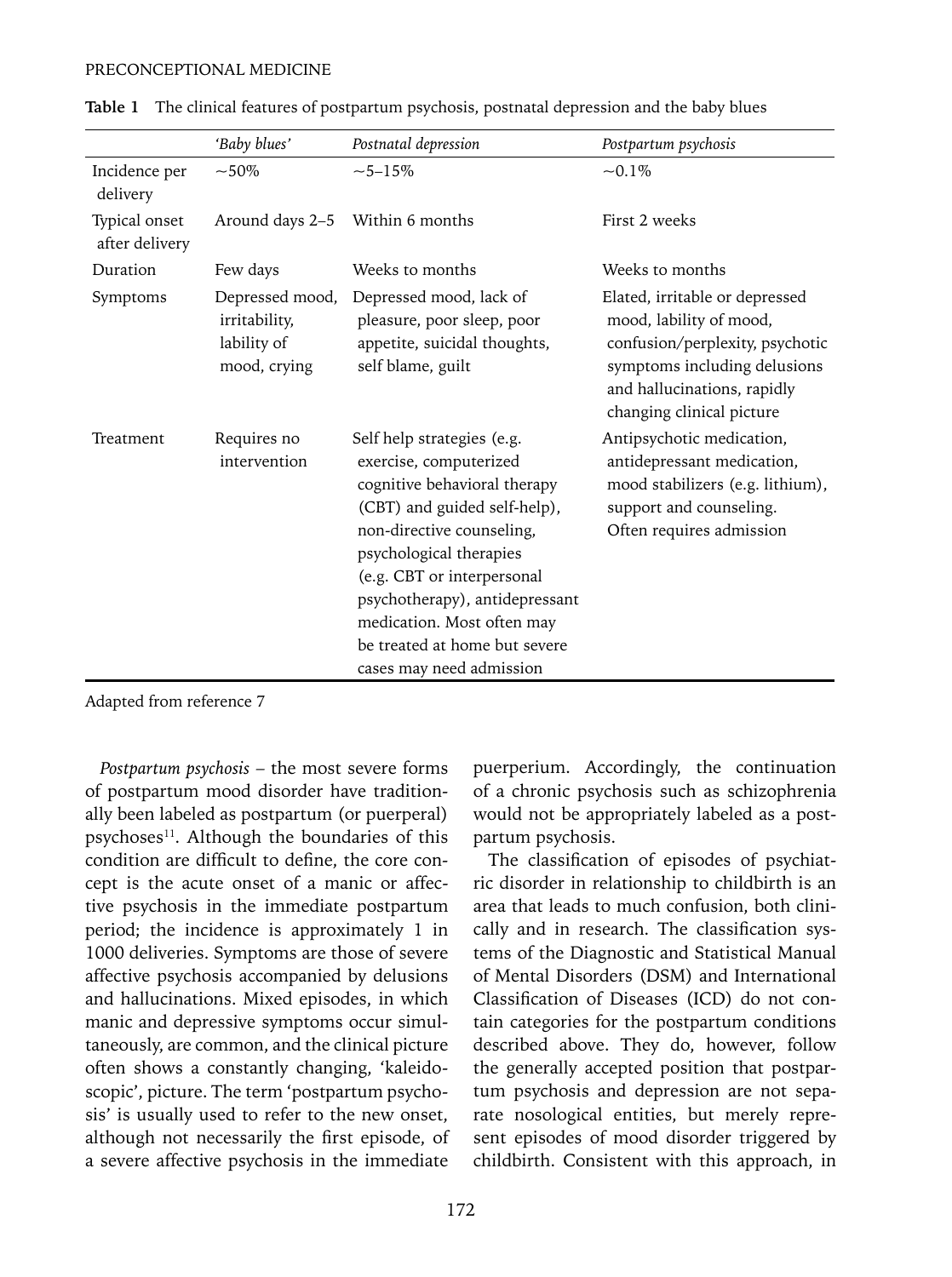DSM IV a postpartum onset specifier can be employed for mood episodes with onset within 4 weeks of delivery. Despite the postpartum labels not having a place in the classification system, they remain in common use, by both professionals and the lay public. One potential problem, unfortunately, is the ubiquitous use of the term 'postpartum depression' to refer to all forms of psychological distress following pregnancy – from mild and transient mood changes to some of the most severe psychotic conditions seen in psychiatry. This inappropriate usage not only trivializes severe episodes of illness with an underestimation of risk in future pregnancies, but also supports the inappropriate labeling as a psychiatric disorder of a normal mood variation.

### **WHAT DO WE MEAN BY 'SEVERE MENTAL ILLNESS'?**

This chapter focuses on the care of women with pre-existing severe mental illness remembering, of course, that many women experience their first episode of illness in relation to childbirth. Although severe mental illness can be defined in various manners, here it includes women with a history of a psychotic illness such as schizophrenia or those with a severe mood disorder (bipolar disorder or severe recurrent unipolar depression).

# **WHAT ARE THE ISSUES FOR WOMEN WITH SEVERE MENTAL ILLNESS CONTEMPLATING PREGNANCY?**

For women with severe mental illness, pregnancy can present some very complicated issues and necessitate some of the most difficult decisions faced in psychiatry. The questions that women and their partners face include:

What are the implications of pregnancy and childbirth on the psychiatric illness?

- What is the risk to children of developing psychiatric illness?
- What are the risks and benefits of taking medication in pregnancy?
- How can the risks of becoming unwell be reduced?

Each will be considered in turn.

# **What are the implications of pregnancy and childbirth on the psychiatric illness?**

Although the link between severe psychiatric disorder and childbirth is well established, the increased risk of depressive illness in the postpartum period has come into question following the publication of a number of controlled studies suggesting that depression is no more common in the postpartum period than at any other time in a woman's reproductive life12–14. These surprising findings have been attributed to methodological problems in terms of appropriate comparison groups. In particular, the work of Munk-Olsen and colleagues with the Danish psychiatric admission and birth registries demonstrated a 'selection into parenthood' bias, in that women who become mothers are a group at lower risk for psychiatric disorders<sup>15</sup> and studies taking this into account do show an increased risk of depression in the postpartum period, for example an over three-fold increased risk of admission with unipolar depression on postpartum days 31–60 (RR 3.53, 95% CI 2.37–5.05) in the Danish study<sup>15</sup>. In addition, Eberhard-Gran and colleagues<sup>16</sup> found that although rates of depression appeared to be lower in the postpartum period, when other risk factors for depression were controlled for, the risk was actually two-fold higher than at other times.

In contrast, clear evidence supports a specific relationship to childbirth for episodes of severe affective psychosis and for bipolar disorder, in particular2 . In a large study of the Danish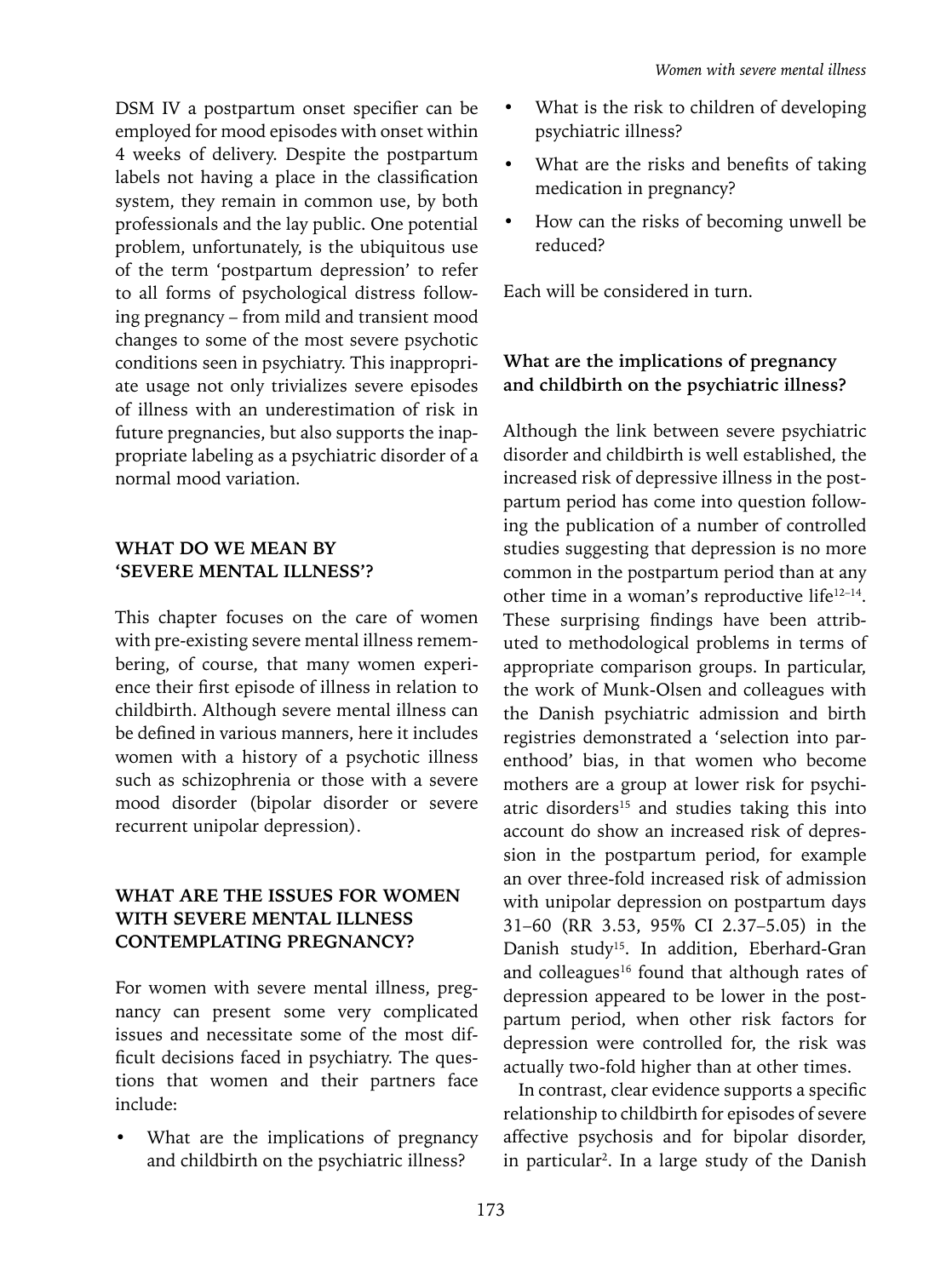#### PRECONCEPTIONAL MEDICINE

admission and birth registries that examined over 600,000 pregnancies and their postpartum consequences, women were over 23 times more likely to be admitted with an episode of bipolar disorder in the first postpartum month (RR 23.33, 95% CI 11.52-47.24)<sup>15</sup>. A previous history of admission with bipolar disorder was associated with an even larger increased risk of admission following pregnancy (RR 37.22, 95% CI 13.58-102.4)<sup>17</sup>. Women with bipolar disorder have at least a 1 in 4 risk of suffering a severe recurrence following delivery<sup>18</sup>. Those with a previous history of a severe postpartum episode (postpartum/puerperal psychosis) and those with a family history of postpartum psychosis are at particularly high risk, with greater than 1 in 2 deliveries being affected<sup>18,19</sup> (Figure 1). Postpartum episodes on the bipolar spectrum present a characteristic and close temporal relationship to childbirth. In a study of 111 episodes of postpartum psychosis, 97% of women retrospectively reported the onset of symptoms within the first 2 weeks postpartum, with the majority being on days 1–320. Familial factors have been implicated in the vulnerability to postpartum triggering of bipolar episodes<sup>18</sup>; evidence from linkage studies indicates the possible location of susceptibility genes<sup> $21,22$ </sup>.

The risk of admission in the postpartum period also appears to be higher in women with a history of schizophrenia, with Scandinavian register studies documenting increased postpartum admission rates<sup>15,23</sup>. Indeed, one study from the Swedish register found 15% of women with a previous diagnosis of schizophrenia were admitted in the postpartum months<sup>23</sup>. However, the association with childbirth is not as dramatic as it is for bipolar disorder nor does it have such a close temporal relationship to delivery (Figure 2). For bipolar disorder, the risk is for the new onset of an episode of severe affective psychosis. In contrast, women with schizophrenia may be admitted for different reasons, due to difficulties in parenting for example, or owing to the influence of more longstanding psychotic symptoms.

In summary, although the postpartum may be a period of risk for women with a wide variety of psychiatric disorders, it is women with a history of bipolar disorder who are at a particularly high risk of a severe recurrence.



**Figure 1** Rates of postpartum psychosis (PP) per 1000 deliveries for women in the general population (Pop), bipolar women (BP) and women who have suffered a previous episode of bipolar affective puerperal psychosis (previous PP). Data from references 18 and 19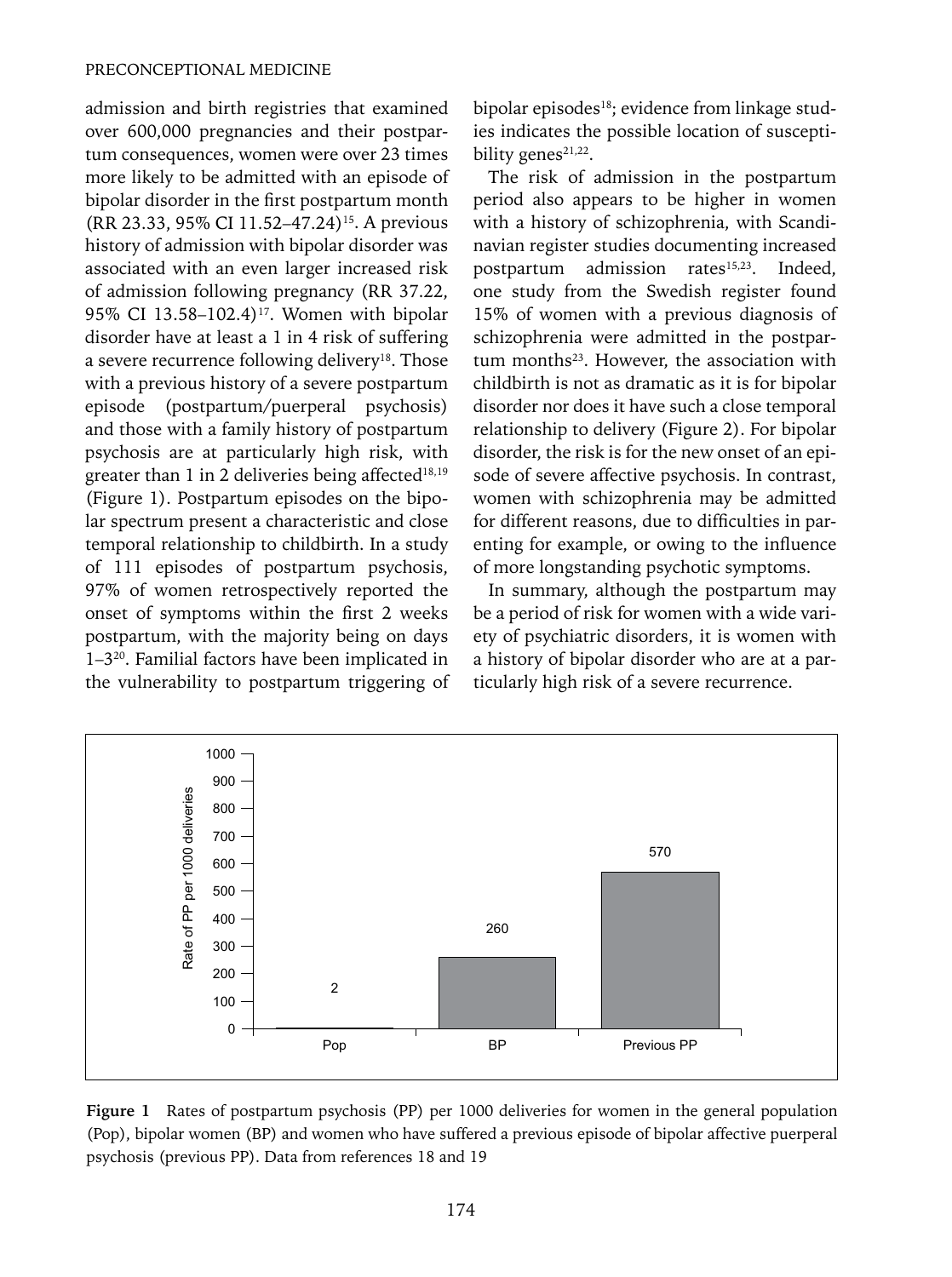

**Figure 2** Increased risk of admission following delivery compared to at other times in a woman's life for women with a history of unipolar depression (UP), bipolar disorder (BP) and schizophrenia (Schiz). Data from reference 15

### **What is the risk to children of developing psychiatric illness?**

In addition to considering the effects of pregnancy and childbirth on a woman's illness, families with a history of severe mental illness have another issue to consider when starting a family. It has long been obvious that psychiatric disorders run in families, and family, twin and adoption studies have confirmed a high levels of hereditability for many severe mental  $illnesses<sup>24</sup>$ . Prospective parents may have experienced illness themselves or witnessed first hand the suffering of a family member and be concerned about passing on this risk to their children; on occasion, the risk to offspring may be the main concern of women seeking advice. It is usual, however, for prospective parents to overestimate the risk to their children, and it is generally possible to reassure women and their partners.

As is typical for a complex genetic disorder, the risk falls off quickly with the distance from the affected relative. Couples who are concerned, therefore, about a history in their families but who have remained well themselves

can be reassured that for them the risk is low. For women or their partners who have suffered episodes of illness themselves, on the other hand, it is still likely that the true risk is lower than they imagine. Table 2 gives the approximate lifetime risk of mood disorder for children of a parent with bipolar I disorder. There are few data to give meaningful estimates for more distant family members, but available evidence suggests rates that are between those for first degree relatives and the general population. These figures can be used as very approximate 'order of magnitude' guides and, with appropriate caveats, can be used to provide information to women and their partners.

#### **What are the risks and benefits of taking medication in pregnancy?**

For women with a history of severe mental illness, the biggest issues faced when starting a family often relate to medication. Decisions are made all the more problematic by the lack of data on the reproductive safety of many of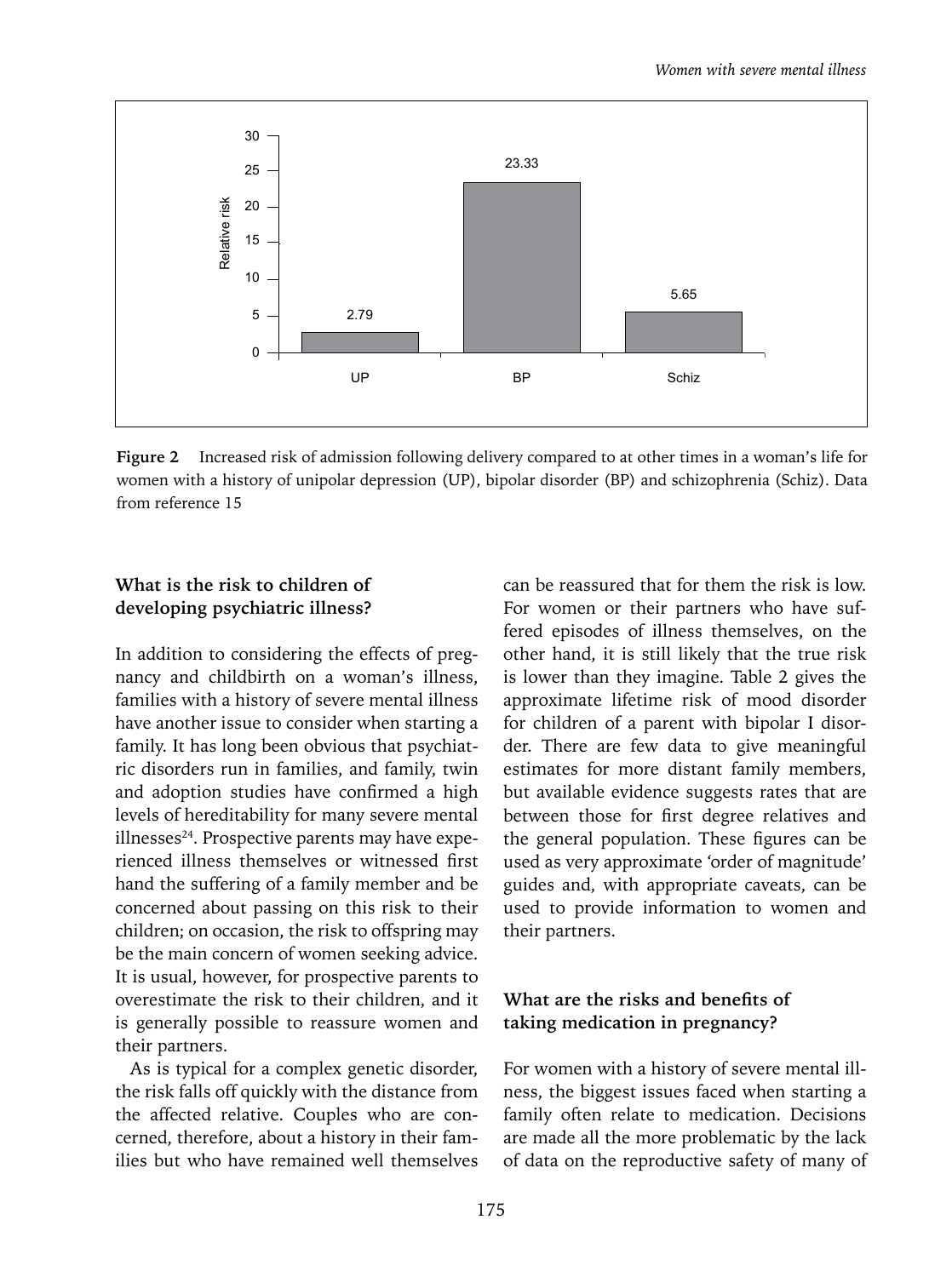| Relationship to child       | Lifetime risk of bipolar I disorder | Lifetime risk of major depression |  |  |
|-----------------------------|-------------------------------------|-----------------------------------|--|--|
| General population          | $0.5 - 1.5\%$                       | $5 - 10\%$                        |  |  |
| Bipolar disorder in mother, | $4 - 9\%$                           | $8 - 20\%$                        |  |  |

**Table 2** The lifetime risks of mood disorder for the offspring of parents who suffer with bipolar I disorder. There are few data to give meaningful estimates for more distant family members but the available evidence suggests rates that are between those for first degree relatives and the general population

Modified from reference 24

father or sibling

the medications commonly used to treat psychiatric illness. It is disappointing that even for a medication such as lithium that has been in use for over half a century, the sum total of the world literature is not even 200 prospective cases of exposure in pregnancy. In contrast, the situation is certainly better for medications used in psychiatry and additionally used in the treatment of epilepsy, but there are potentially important differences in how medications are prescribed in other disorders, for example in dose and in the particular combinations with other medications.

It is clearly not appropriate in a book such as this to make definitive statements about what are the safest and the most problematic medications to use in pregnancy, as the evidence base is constantly changing, and pronouncements such as these can become dangerously out of date very quickly. Rather, it is more appropriate to deal in general principles that should guide care.

#### *Principles of drug management*

There is no right or wrong answer to the question of whether an individual woman should continue a particular medication throughout her pregnancy. Although some medications clearly carry a higher risk than others, sodium valproate being a prime example, each decision should involve consideration of a complex balance of risks and benefits.

The risks involved in continuing specific medications include teratogenicity, toxicity or withdrawal symptoms in the newborn as well as the less certain risks of long-term developmental and cognitive problems in children exposed to the medication *in utero*. Weighed against these risks, however, are the risks of untreated psychiatric disorders, including the risk of a severe recurrence of illness. A range of studies implicate psychiatric disorder as having important consequences on pregnancy, birth weight and gestational age at delivery<sup>25</sup>; in addition, both animal and human literature document the detrimental effect of stress during pregnancy on the fetus<sup>26</sup>. Furthermore, concerns exist that having a severe episode of psychiatric illness at this time may impact on mother–infant attachment with possible longer-term effects on the child<sup>27</sup>.

Compelling evidence also suggests that women with unipolar and/or bipolar disorder who discontinue medication in order to conceive risk a severe recurrence of illness. In a naturalistic study of 89 women with bipolar disorder throughout pregnancy, recurrence risk was two-fold greater among women who discontinued versus those who continued mood stabilizer treatment, median time to first recurrence was more than four-fold shorter, and the proportion of weeks ill during pregnancy was five times greater<sup>28</sup>. A similar difference in recurrence risk has been described in women with unipolar depression. Of 201 euthymic women with a history of major mental disorder (MDD), 68% of those who discontinued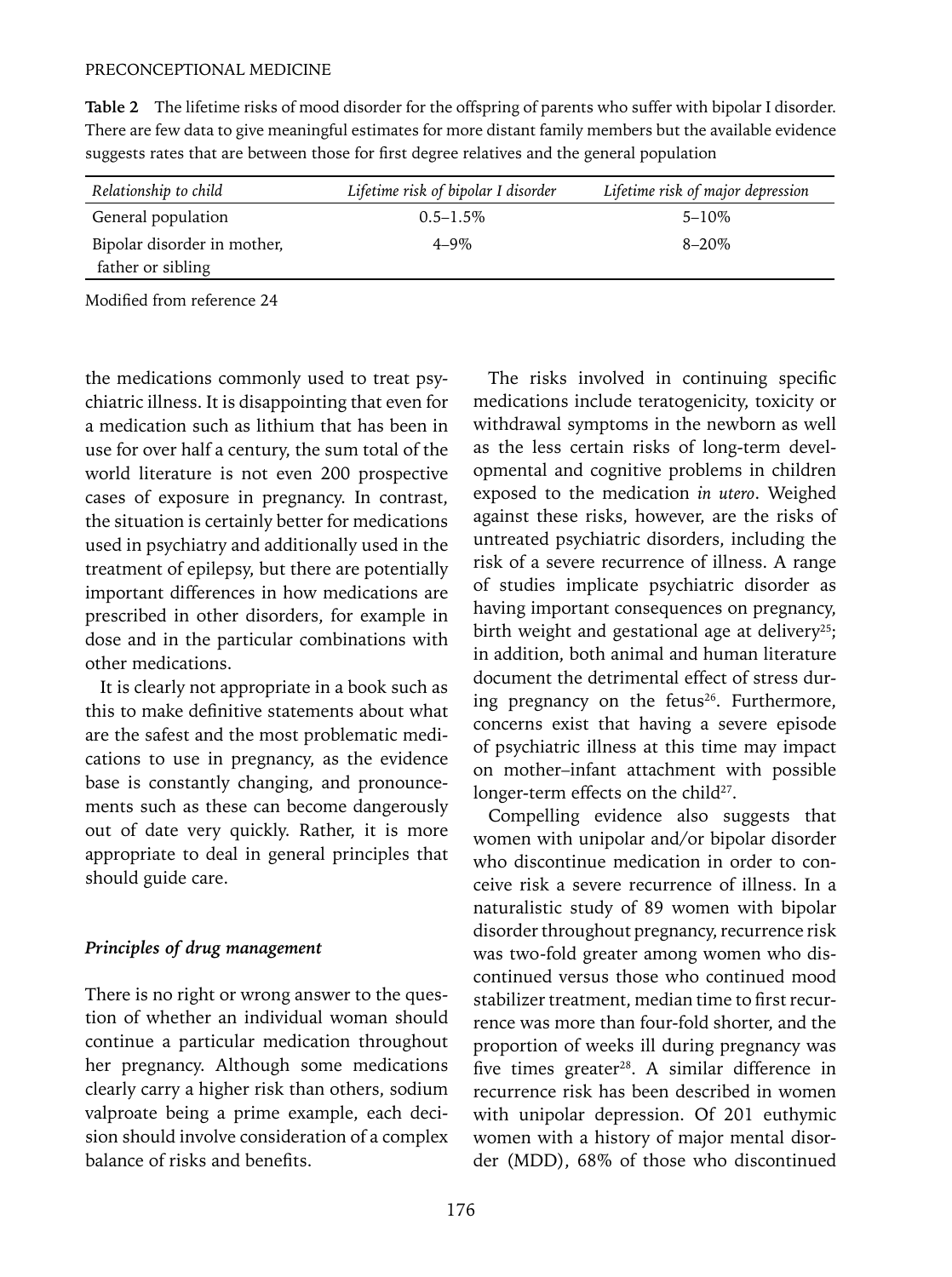their antidepressant experienced a recurrence in pregnancy compared to 26% of those who remained on their medication<sup>29</sup>. In the latter study, however, it is important to note that the women studied had a severe form of unipolar depression (mean duration of 15.4 years with 44% having had five or more episodes), and the same recurrence risks may not apply to the many women with a less severe mood disorder who become pregnant on antidepressant medication.

As a general principle, some women will clearly be looking for guidance, and professionals should not shirk their responsibility to advise on appropriate options. Fully documenting the nature and extent of any discussion is clearly important.

When it comes to the decision about which medication to use, it is important to consider drugs with the best evidence of reproductive safety. However, an individual woman's history of response to various medications is clearly of vital importance. Polypharmacy should be avoided if possible, and the lowest dose of any medication should be used for the shortest period. However, if the fetus is to be exposed to a medication in pregnancy, it would not be sensible to use it in a dose too small to be effective or to stop medication too soon, thus leading to a high risk of relapse.

#### *Inadvertent conception on medication*

In an ideal world, all women with a history of severe mental illness would seek advice on a prospective pregnancy at the preconception stage, ideally a number of months or even years before pregnancy is desired, thus giving plenty of time to explore alternative medication options prior to conception. This situation, however, remains unusual. In addition, the regularly estimated 50% of pregnancies that are unplanned may even be higher in women with severe mental illness. Clearly, many women with mental illness will be faced with making difficult decisions in early pregnancy about continuing medication treatments when exposure of the fetus has already occurred.

Decisions regarding the final choice of possible options may be agonizing for the patient and difficult for the health care professional. Possibilities include stopping a medication altogether, although an abrupt discontinuation may lead to withdrawal phenomena or withdrawal precipitation of an episode; switching to a drug with greater evidence of reproductive safety, although this often involves exposure to two medications and the second drug may not have the efficacy of the original; and, finally, continuing the current medication with close monitoring of the fetus and the neonate. Clearly, there are no easy answers, and again a full and individualized risk–benefit analysis is important and should be meticulously documented in the patient record which should also state that the analysis had been accepted and understood by the patient.

### **How can the risks of becoming unwell be reduced?**

As discussed above, women with bipolar disorder are at particularly high risk for severe postpartum episodes<sup>2</sup>. For women with a bipolar history, additional factors that increase risk include having experienced a previous episode of severe illness in relationship to childbirth<sup>19</sup> and having a first degree relative who has experienced an episode of postpartum psychosis<sup>18</sup>. Unfortunately, women at high risk according to these criteria may be well, not in contact with mental health services and may fail to recognize the seriousness of their situation. It is clear, therefore, that all antenatal women should be asked about the above risk factors and protocols should be put in place to ensure that women at potential risk receive a formal risk assessment and management plan<sup>2,30</sup>. How screening and risk management is delivered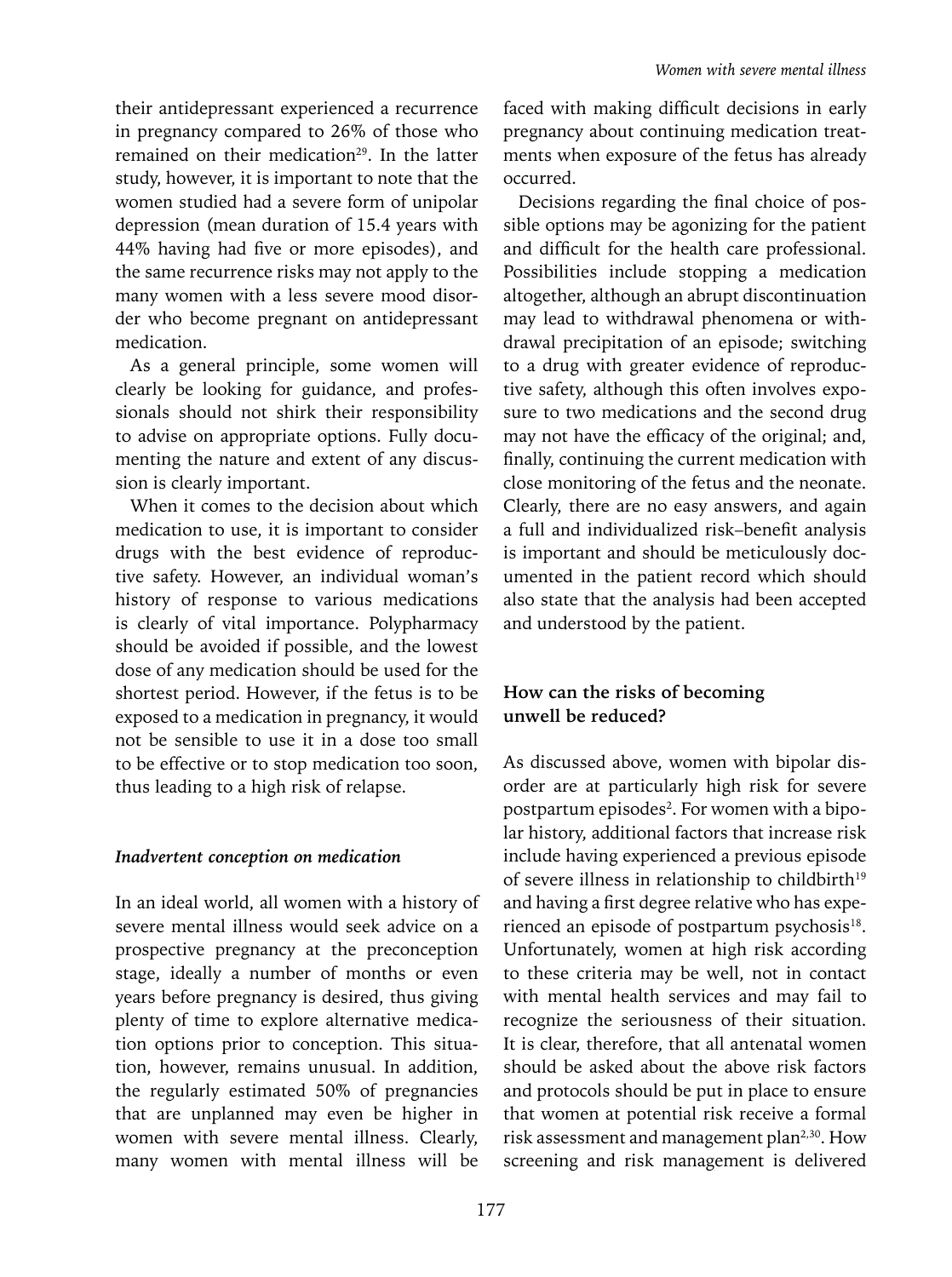may differ considerably according to local circumstances, but all women with a history of bipolar or severe postpartum episodes should be identified by antenatal services.

The risks of illness following childbirth should be discussed with all women with a history of severe mental illness in the childbearing years, and the need for contraception and the importance of seeking help if contemplating pregnancy (or if unexpectedly becoming pregnant) emphasized. As a large proportion of pregnancies are unplanned, all women with childbearing potential merit thorough consideration of potential pregnancy when making decisions about initiating a given medication. This fact lies behind the widespread recognition that, due to its particular teratogenic and developmental effects, sodium valproate should not be used in women in their reproductive years if it can be avoided<sup>30</sup>.

Decisions about continuing or stopping medications prior to or during pregnancy are difficult and should be the result of a detailed and individualized cost–benefit analysis. As noted above, stopping medication is not without its own risks<sup>28</sup>. No universal recommendations can be made, and the decision ultimately must rest with the woman and her family. Stopping medication should always be a carefully considered decision and never a reflex response; on the other hand, the decision to start medication for women who become symptomatic in pregnancy or when breastfeeding must be the result of weighing the potential risks from taking medication and the risks posed by the illness itself.

For women with a history of mental illness, attention should also be given to the wide range of additional factors that can influence the health of the pregnancy and the newborn. It is easy to focus exclusively on medication and neglect other issues such as drug and alcohol usage, smoking, diet, obesity and routine antenatal care, including folic acid supplementation prior to the onset of pregnancy and the need for monitoring throughout the gestation. For women taking anticonvulsants that deplete folic acid, a high dose (4–5mg/day) is a sensible option to consider as opposed to the usual dose of 400μg. In either situation, the patient must be carefully advised that the neural tube closes by the 28th day of gestation and that initiation of supplementation after that date is without effect. Therefore, patients with a history of mental illness who *might* become pregnant are well advised to supplement as a routine health care measure.

For women at risk, perhaps the most important aspect of management is to maintain close contact with their health care professionals and remain under review during the perinatal period. It is also important to address other avoidable factors that may increase risk such as decreasing general levels of stress, for example, and paying attention to sleep patterns in late pregnancy and the early postpartum weeks. Finally, for women who have discontinued medication during or prior to pregnancy, it is appropriate to consider the introduction of prophylactic medication in the immediate postpartum period. Some evidence exists for the use of lithium in this context $31$ , but the few studies conducted have been open and retrospective, and there are practical problems with obtaining therapeutic levels quickly to cover the period of risk. These issues have led some psychiatrists to use typical or atypical neuroleptics as prophylaxis and, despite some anecdotal reports of success with this strategy, there are few data in the literature.

#### **EXPLAINING RISK – HOW DO WE EXPLAIN THE COMPLEXITIES OF THESE RISKS AND BENEFITS?**

First, it is important to consider the strength of the available evidence. Is there a real risk of teratogenicity? For example, how consistent is the evidence of risk across a range of studies employing differing methodologies? Moreover, although seemingly exact figures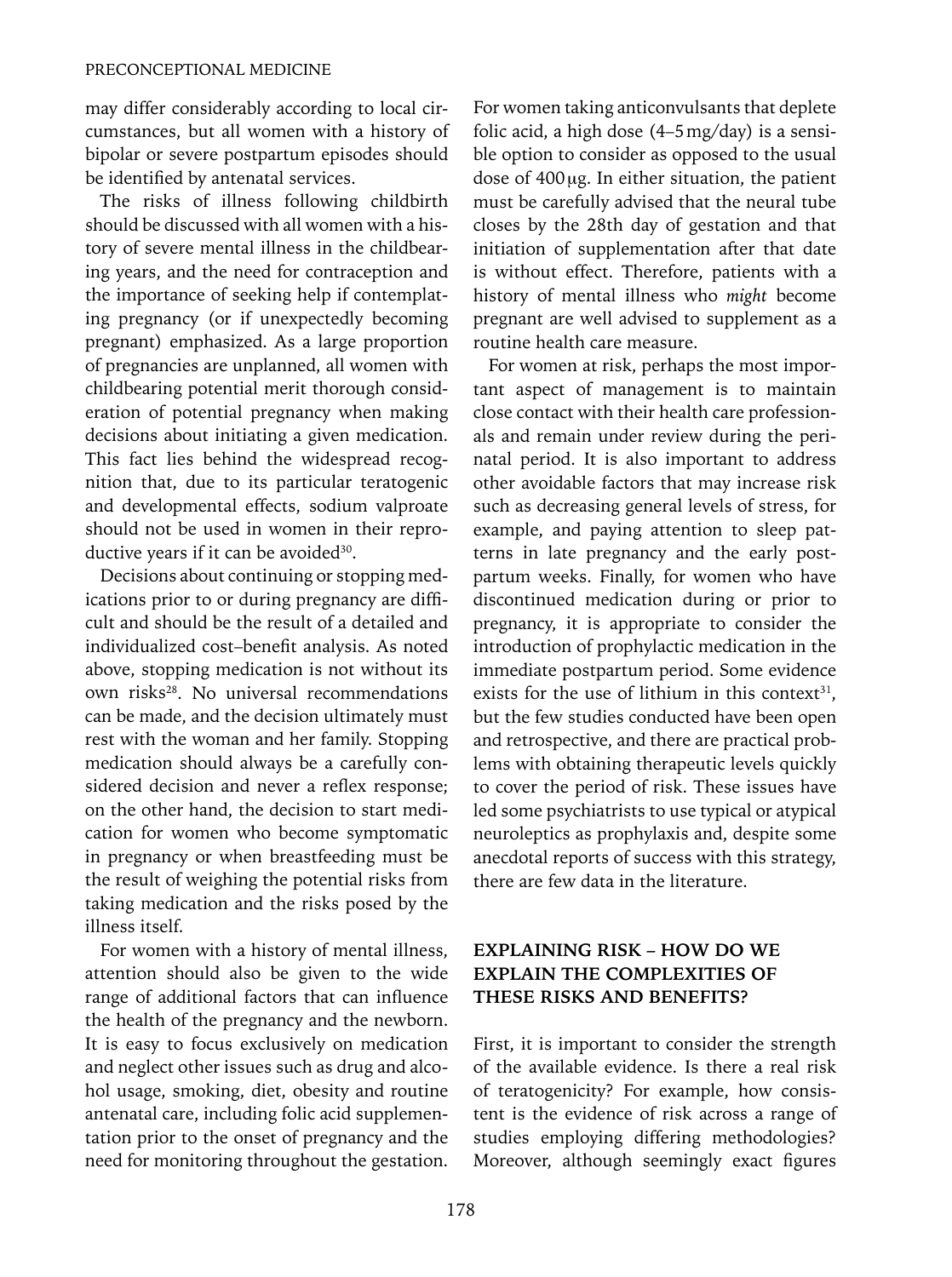are often given for the risk of particular medications causing malformations, it is important to consider the accuracy of these estimates. With lithium, for example, although a 7% malformation rate is often quoted, the confidence intervals around this estimate are very wide and it is important to convey this uncertainty.

Another major consideration is how to determine what level of information women want or are able to assimilate. Health care professionals need to be sensitive to differences between individual women and, wherever possible, individualize the information as well as the manner in which it is delivered. Finally, what language should be used in our explanations – how do we frame risk? The same data, delivered in a variety of manners, can confer very different messages. Health care professionals must be aware of their own biases and of the temptation to frame the information provided in a way that results in the decision they believe is correct.

Undoubtedly, this whole area is difficult and one in which more research is needed. Regardless, some general guidelines are appropriate. Information should be provided in a userfriendly manner. Changes in risk should be given in absolute rather than relative terms with a uniform denominator<sup>30</sup>. For example, patients are better informed when they are told that risk is increased from 1 in 100 to 3 in 100 rather than risk is increased three fold. Using visual aids, providing written (preferably individualized) information and even audiotaping advice have all been recommended<sup>29</sup>.

Because any decision(s) is complex and based on a difficult balance of risks and benefits, a woman may require time to process the information and discuss her thoughts and feelings with her partner, friends and family. These are not discussions that can be fit into a few minutes at the end of a consultation; where a specialist opinion is available (specialists in perinatal/reproductive psychiatry are increasingly found in many countries), *Women with severe mental illness*

women should be referred as early as possible to discuss their options.

#### **SUMMARY AND CONCLUSIONS**

For women with a history of severe mental illness, pregnancy raises a number of difficult issues. Severe recurrences are common in relationship to childbirth, and for women with bipolar disorder the risk is very high. Many medications used to keep women well are of known or potential teratogenicity, but stopping medication may be associated with a very high risk of disorder recurrence. At least 50% of pregnancies are unplanned which means that these are issues that must be discussed with all women with reproductive potential. Clearly, the earlier potential pregnancy is considered the better; many months or even years may be required to explore alternative treatment options prior to pregnancy. Finally, although there is a case to be made for perinatal psychiatry specialists and services, mental health is an important consideration for all professionals who come into contact with women in the preconception, antenatal and postpartum periods.

#### **References**

- 1. Brockington IF. Puerperal Psychosis. In: *Motherhood and Mental Health*. Oxford: Oxford University Press, 1996:200–284
- 2. Jones I, Craddock N. Bipolar disorder and childbirth: the importance of recognising risk. *Br J Psychiatry* 2005;186:453–4
- 3. Oates M. Suicide: the leading cause of maternal death. *Br J Psychiatry* 2003;183:279–81
- 4. The Confidential Enquiry into Maternal and Child Health (CEMACH). *Why Mothers Die*, *1997–1999* (December 2001). http://www. cemach.org.uk
- 5. The Confidential Enquiry into Maternal and Child Health (CEMACH). *Why Mothers Die, 2000–2002* (December 2004). http://www. cemach.org.uk